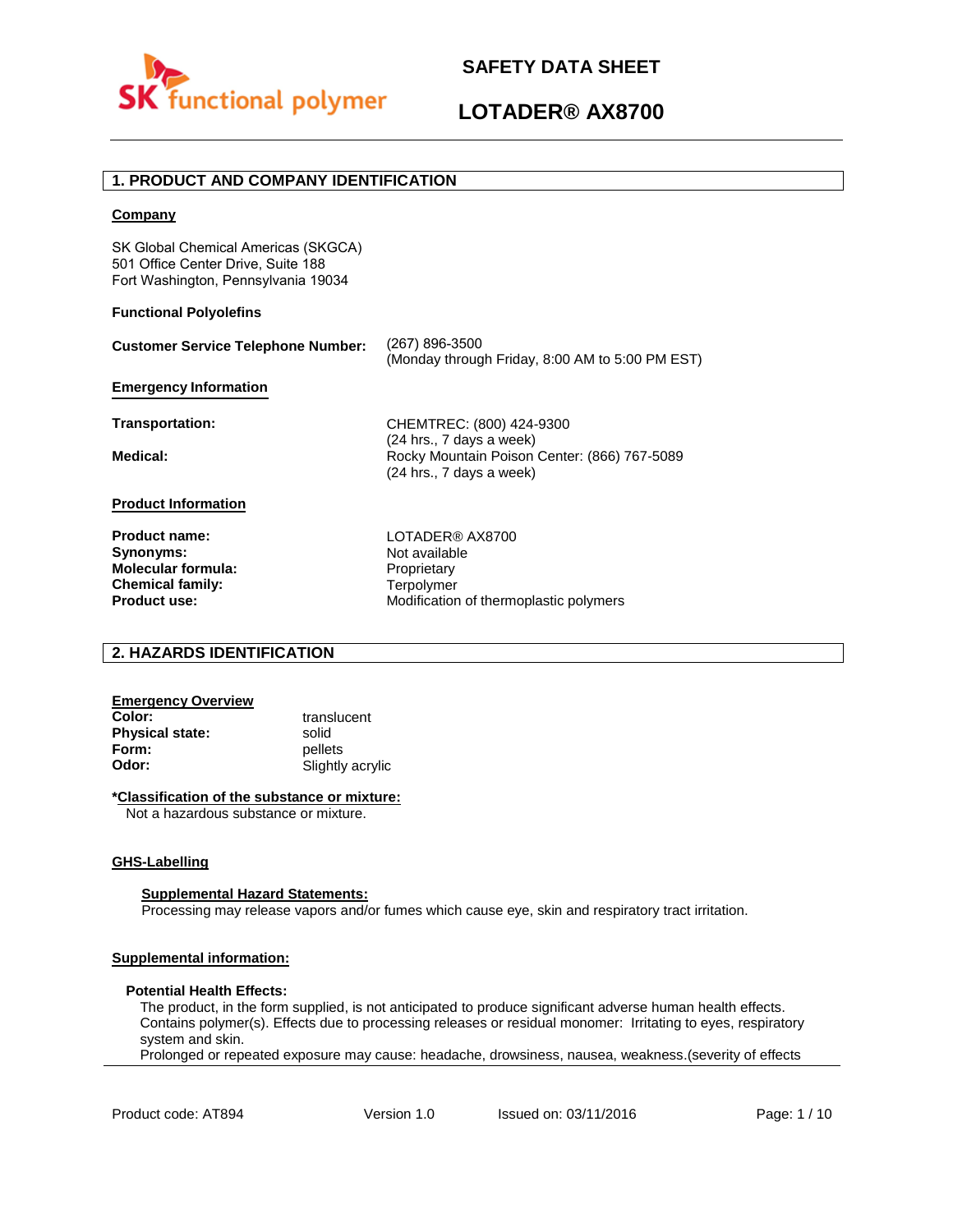

## **LOTADER® AX8700**

depends on extent of exposure) .

#### **Other:**

Handle in accordance with good industrial hygiene and safety practice. (pellets/granules) This product may release fume and/or vapor of variable composition depending on processing time and temperature.

#### **3. COMPOSITION/INFORMATION ON INGREDIENTS**

| <b>Chemical Name</b>        | CAS-No.      | Wt/Wt                | <b>GHS Classification**</b> |
|-----------------------------|--------------|----------------------|-----------------------------|
| Proprietary polymer         | Proprietary* | $>= 90 - 5 = 100 \%$ | Not classified              |
| Acrylate copolymers         | Proprietary* | $< 5 \%$             | Not classified              |
| Acrylic resin               | Proprietary* | $< 5 \%$             | Not classified              |
| Ethylene acrylate copolymer | Proprietary* | $< 5 \%$             | Not classified              |

\* The specific chemical identity is withheld because it is trade secret information of SKGCA.

\*\*For the full text of the H-Statements mentioned in this Section, see Section 16.

#### **4. FIRST AID MEASURES**

#### **Inhalation:**

If inhaled, remove victim to fresh air.

#### **Skin:**

In case of contact, immediately flush skin with plenty of water. If molten polymer gets on the skin, cool rapidly with cold water. Do not peel solidified product off the skin. Obtain medical treatment for thermal burns. Remove material from clothing. Wash clothing before reuse. Thoroughly clean shoes before reuse.

#### **Eyes:**

Immediately flush eye(s) with plenty of water. Obtain medical treatment for thermal burns.

#### **Ingestion:**

If swallowed, DO NOT induce vomiting. Get medical attention. Never give anything by mouth to an unconscious person.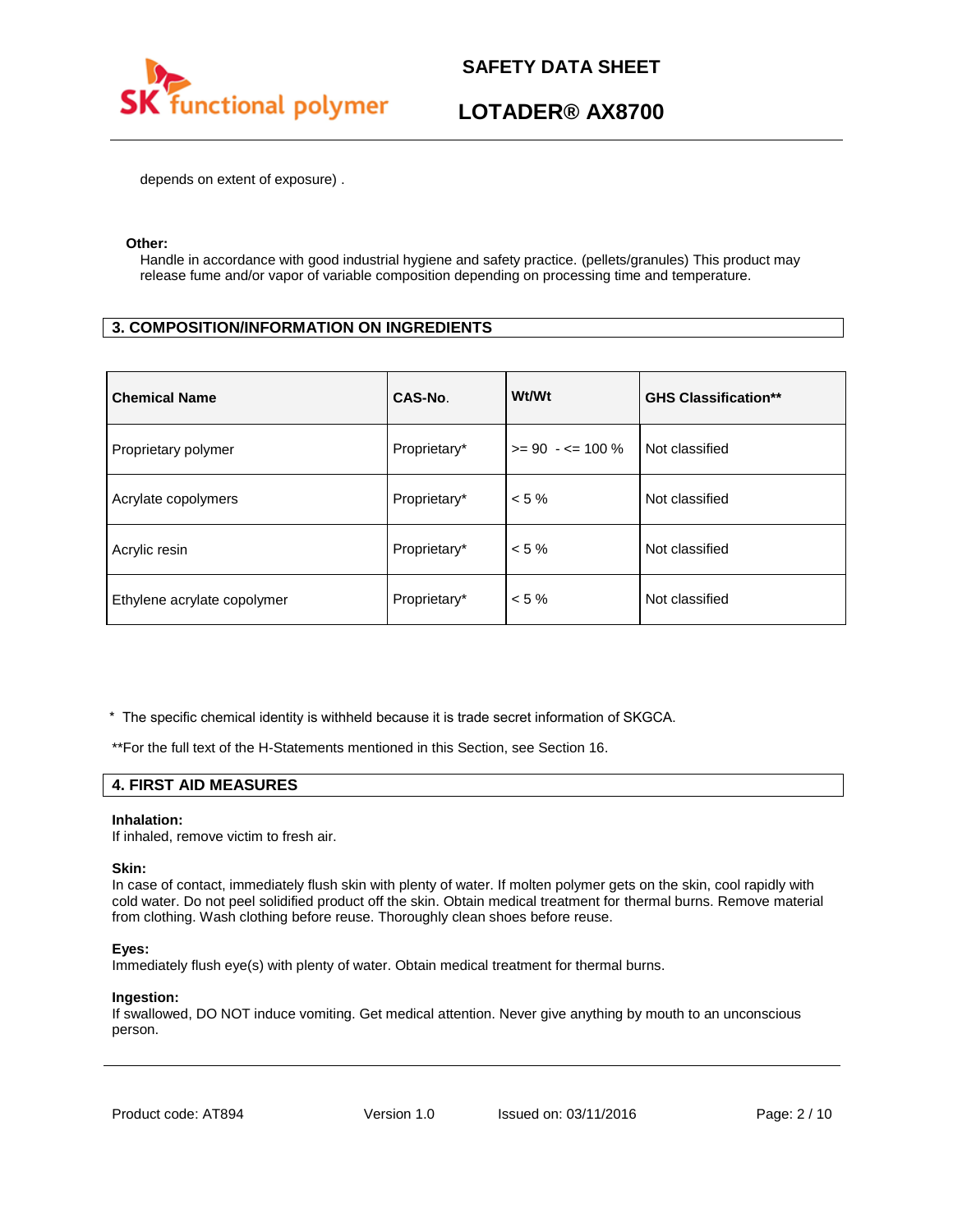

## **LOTADER® AX8700**

#### **5. FIREFIGHTING MEASURES**

#### **Extinguishing media (suitable):**

Water spray, Carbon dioxide (CO2), Foam, Dry chemical

#### **Protective equipment:**

Fire fighters and others who may be exposed to products of combustion should wear full fire fighting turn out gear (full Bunker Gear) and self-contained breathing apparatus (pressure demand / NIOSH approved or equivalent).

#### **Further firefighting advice:**

Fire fighting equipment should be thoroughly decontaminated after use.

#### **Fire and explosion hazards:**

When burned, the following hazardous products of combustion can occur: Carbon oxides Hazardous organic compounds

#### **6. ACCIDENTAL RELEASE MEASURES**

#### **Personal precautions, Emergency procedures, Methods and materials for containment/clean-up:**

Prevent further leakage or spillage if you can do so without risk. Ventilate the area. Sweep up and shovel into suitable properly labeled containers for prompt disposal. Possible fall hazard – floor may become slippery from leakage/spillage of product. Avoid dispersal of spilled material and runoff and contact with soil, waterways, drains and sewers. Consult a regulatory specialist to determine appropriate state or local reporting requirements, for assistance in waste characterization and/or hazardous waste disposal and other requirements listed in pertinent environmental permits.

#### **Protective equipment:**

Appropriate personal protective equipment is set forth in Section 8.

#### **7. HANDLING AND STORAGE**

#### **Handling**

#### **General information on handling:**

Avoid breathing dust.

Avoid breathing processing fumes or vapors. Handle in accordance with good industrial hygiene and safety practices. These practices include avoiding unnecessary exposure and removal of material from eyes, skin, and clothing.

#### **Storage**

#### **General information on storage conditions:**

Keep in a dry, cool place. Store in closed containers, in a secure area to prevent container damage and subsequent spillage.

#### **Storage incompatibility – General:**  Store separate from:

Strong acids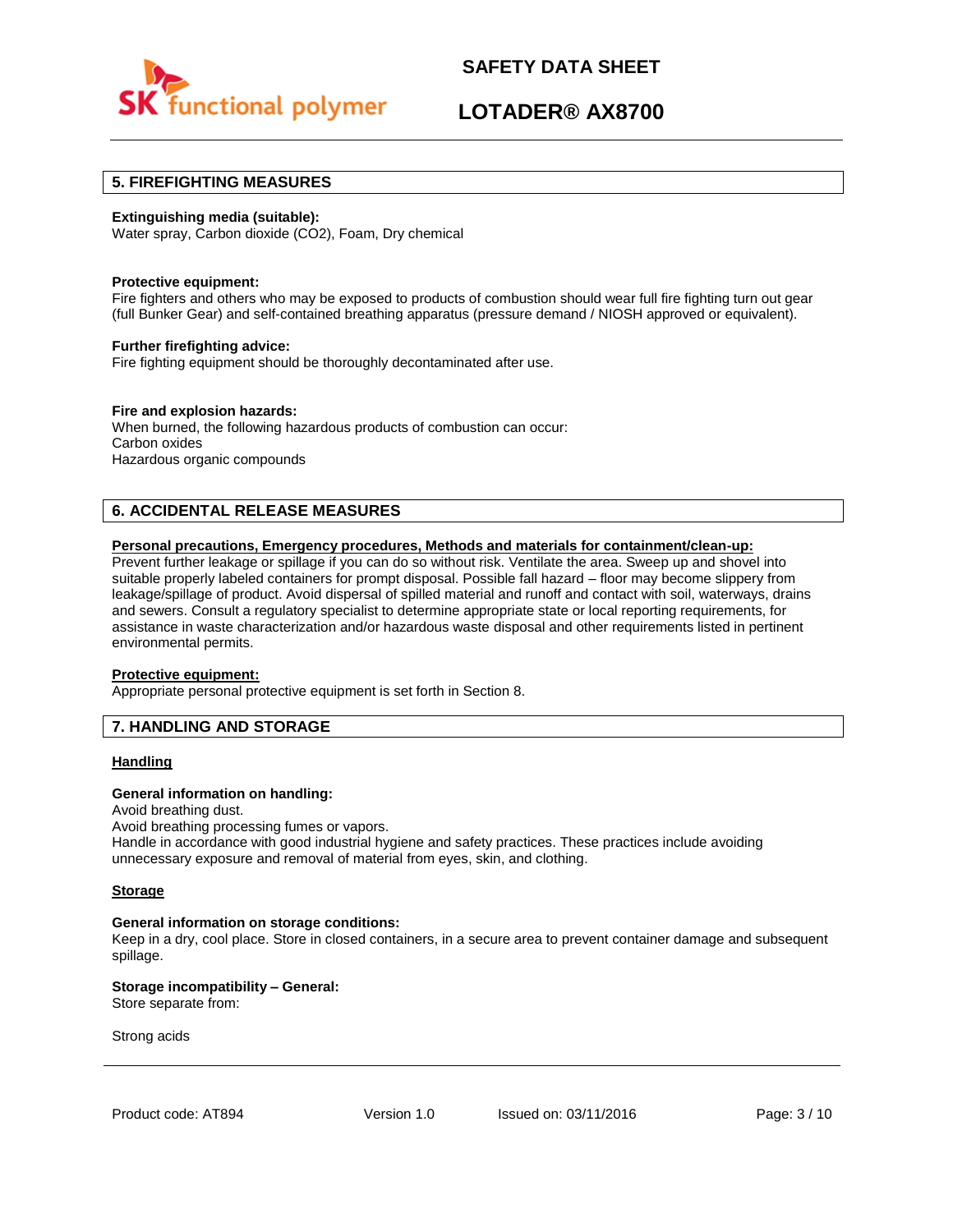



Oxidizing agents

#### **8. EXPOSURE CONTROLS/PERSONAL PROTECTION**

#### **Airborne Exposure Guidelines:**

#### **Particles Not Otherwise Specified / Nuisance Dust (Proprietary)**

US. ACGIH Threshold Limit Values

| Form:                 | Inhalable particles.  |
|-----------------------|-----------------------|
| Time weighted average | $10 \text{ ma/m}$ 3   |
| Form:                 | Respirable particles. |
| Time weighted average | $3 \text{ mg/m}$      |

US. OSHA Table Z-1 Limits for Air Contaminants (29 CFR 1910.1000)

**Form:** Respirable fraction.<br> **PEL:** 5 ma/m3  $5 \text{ mg/m}$ 3

**Form:** Total dust

PEL: 15 mg/m3

US. OSHA Table Z-3 (29 CFR 1910.1000)

| Form:                 | Respirable fraction.                           |
|-----------------------|------------------------------------------------|
| Time weighted average | 15 millions of particles per cubic foot of air |
| Form:                 | Total dust                                     |
| Time weighted average | 50 millions of particles per cubic foot of air |
| Form:                 | Respirable fraction.                           |
| Time weighted average | $5 \text{ mg/m}$                               |
| Form:                 | Total dust                                     |
| Time weighted average | $15 \text{ mg/m}$                              |

Only those components with exposure limits are printed in this section. Limits with skin contact designation above have skin contact effect. Air sampling alone is insufficient to accurately quantitate exposure. Measures to prevent significant cutaneous absorption may be required. Limits with a sensitizer designation above mean that exposure to this material may cause allergic reactions.

#### **Engineering controls:**

Investigate engineering techniques to reduce exposures below airborne exposure limits or to otherwise reduce exposures. Provide ventilation if necessary to minimize exposures or to control exposure levels to below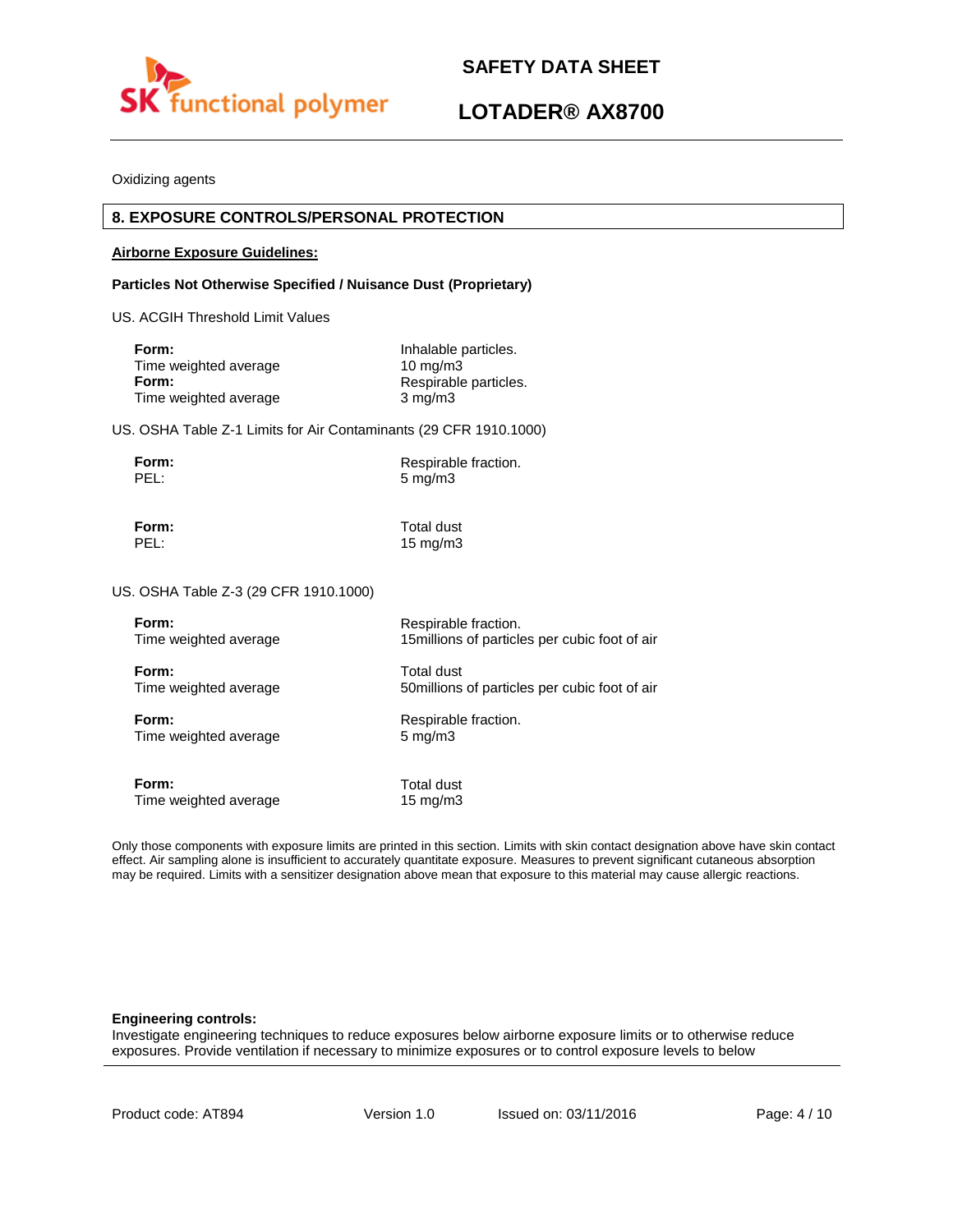

airborne exposure limits (if applicable see above).If practical, use local mechanical exhaust ventilation at sources of air contamination such as open process equipment.

#### **Respiratory protection:**

Avoid breathing dust. Avoid breathing processing fumes or vapors. Where airborne exposure is likely or airborne exposure limits are exceeded (if applicable, see above), use NIOSH approved respiratory protection equipment appropriate to the material and/or its components and substances released during processing. Consult respirator manufacturer to determine appropriate type equipment for a given application. Observe respirator use limitations specified by NIOSH or the manufacturer. For emergency and other conditions where there may be a potential for significant exposure or where exposure limit may be significantly exceeded, use an approved full face positive-pressure, self-contained breathing apparatus or positive-pressure airline with auxiliary self-contained air supply. Respiratory protection programs must comply with 29 CFR § 1910.134.

#### **Skin protection:**

Processing of this product releases vapors or fumes which may cause skin irritation. Minimize skin contamination by following good industrial hygiene practice. Wearing protective gloves is recommended. Wash hands and contaminated skin thoroughly after contact with processing fumes or vapors. Wash thoroughly after handling.

#### **Eye protection:**

Use good industrial practice to avoid eye contact. Processing of this product releases vapors or fumes which may cause eye irritation. Where eye contact may be likely, wear chemical goggles and have eye flushing equipment available.

| 9. PHYSICAL AND CHEMICAL PROPERTIES    |                   |  |
|----------------------------------------|-------------------|--|
| Color:                                 | translucent       |  |
| <b>Physical state:</b>                 | solid             |  |
| Form:                                  | pellets           |  |
| Odor:                                  | Slightly acrylic  |  |
| <b>Odor threshold:</b>                 | No data available |  |
| <b>Flash point</b>                     | Not applicable    |  |
| <b>Auto-ignition</b><br>temperature:   | No data available |  |
| Lower flammable limit<br>$(LFL)$ :     | No data available |  |
| <b>Upper flammable limit</b><br>(UFL): | No data available |  |
| pH:                                    | Not applicable    |  |
| Density:                               | No data available |  |
|                                        |                   |  |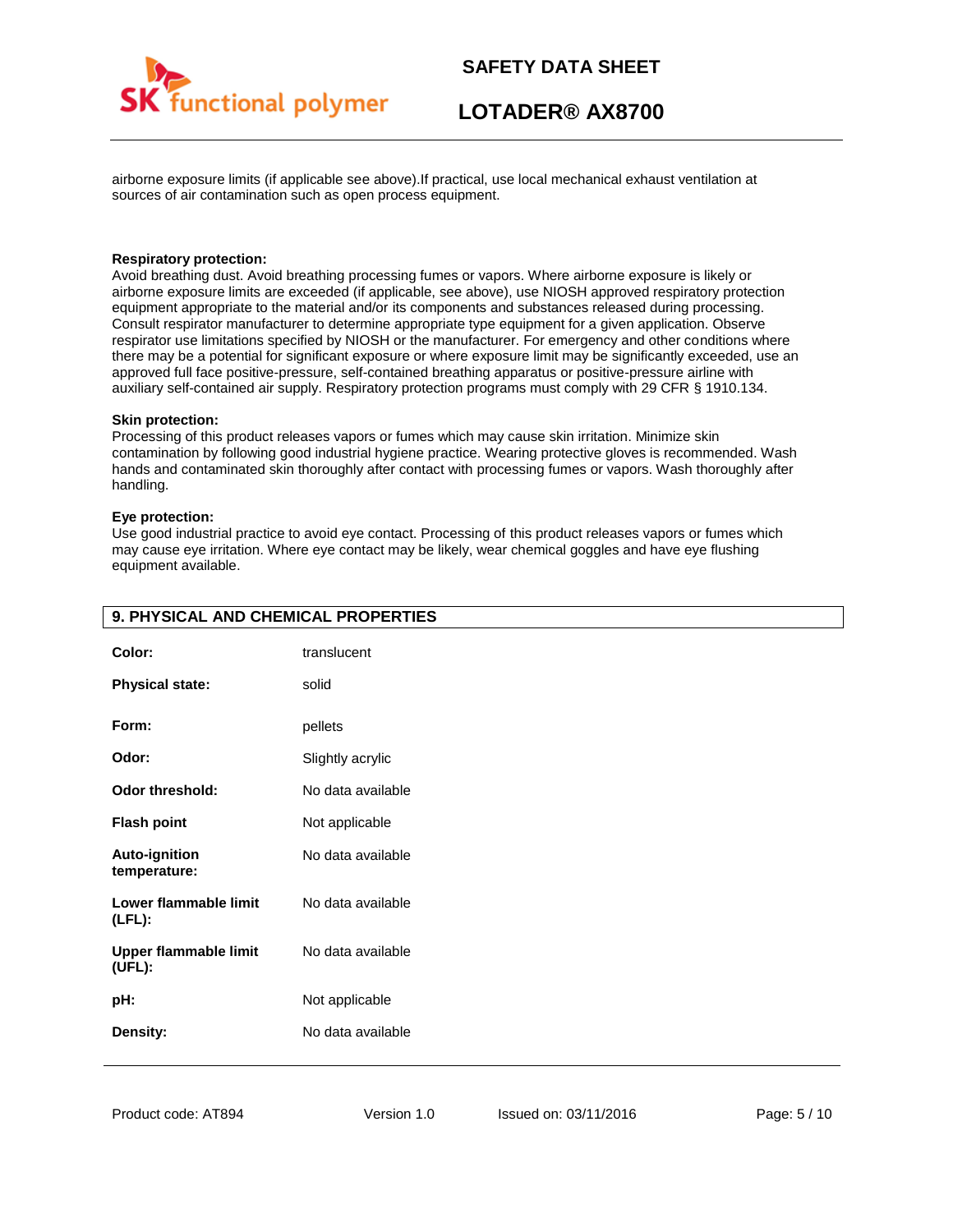

## **LOTADER® AX8700**

| Vapor pressure:                            | Not applicable                      |
|--------------------------------------------|-------------------------------------|
| Vapor density:                             | Not applicable                      |
| <b>Boiling point/boiling</b><br>range:     | Not applicable                      |
| Melting point/range:                       | 149 °F (65 °C)                      |
| <b>Freezing point:</b>                     | No data available                   |
| <b>Evaporation rate:</b>                   | No data available                   |
| Solubility in water:                       | No data available                   |
| Viscosity, dynamic:                        | No data available                   |
| <b>Oil/water partition</b><br>coefficient: | No data available                   |
| <b>Thermal decomposition</b>               | $> 572$ °F ( $> 300$ °C)            |
| <b>Flammability:</b>                       | See GHS Classification in Section 2 |

#### **10. STABILITY AND REACTIVITY**

#### **Stability:**

The product is stable under normal handling and storage conditions.

#### **Hazardous reactions:**

Hazardous polymerization does not occur.

#### **Materials to avoid:**

Strong acids Oxidizing agents

**Conditions / hazards to avoid:**  See Hazardous Decomposition Products below.

#### **Hazardous decomposition products:**

Thermal decomposition giving flammable and toxic products : Carbon oxides Hazardous organic compounds Acrylates **Methacrylates** 

#### **11. TOXICOLOGICAL INFORMATION**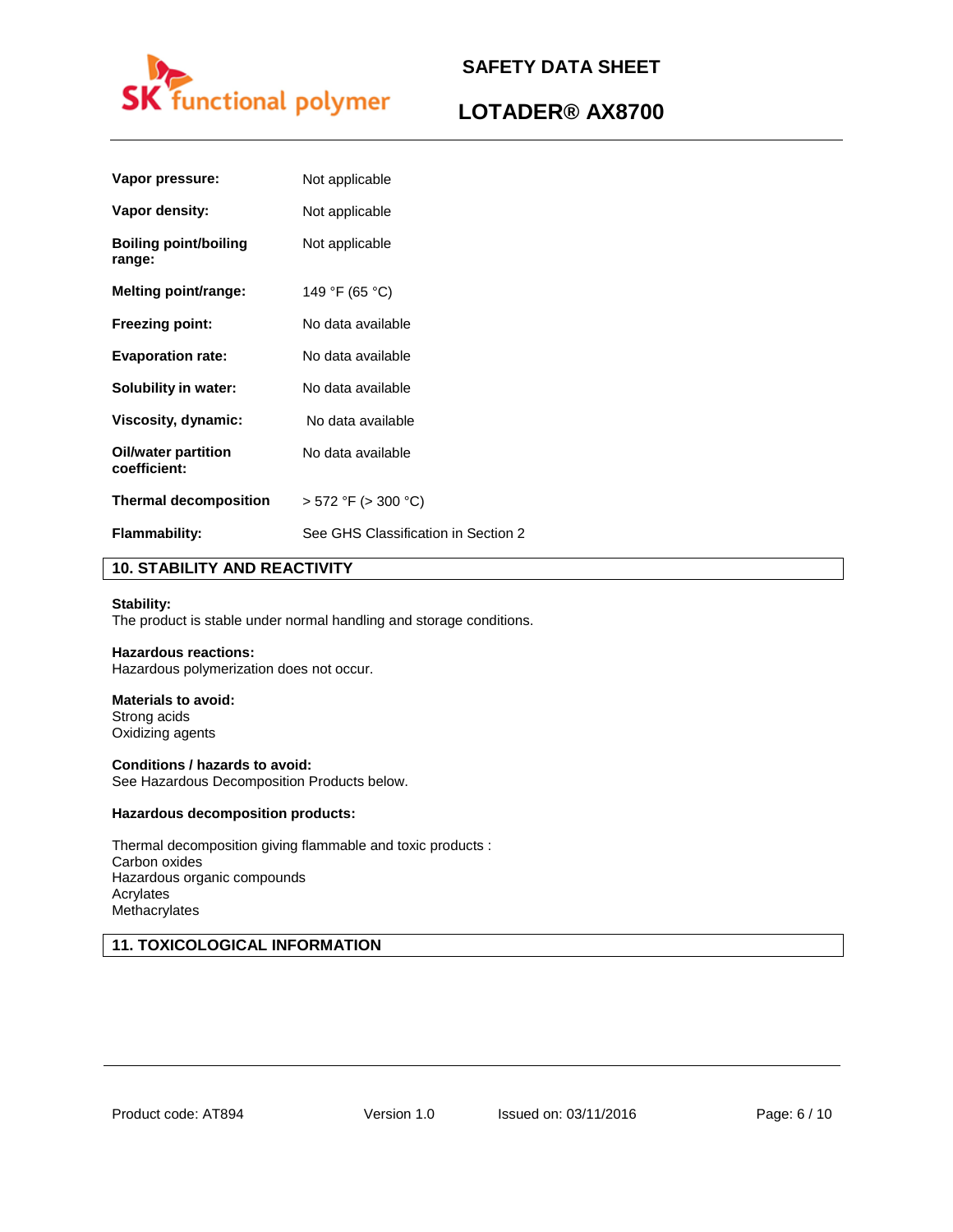

Data on this material and/or its components are summarized below.

#### **Data for Proprietary polymer (Proprietary)**

#### **Other information**

The information presented is from representative materials in this chemical class. The results may vary depending on the test substance. Effects due to processing releases or residual monomer: Possible cross sensitization with other acrylates and methacrylates.

#### **Data for Acrylate copolymers (Proprietary)**

#### **Other information**

The information presented is from representative materials in this chemical class. The results may vary depending on the test substance. Effects due to processing releases or residual monomer: Possible cross sensitization with other acrylates and methacrylates

#### **Data for Acrylic resin (Proprietary)**

#### **Acute toxicity**

**Oral:**

No deaths occurred (Rat) LD0 > 2,000 mg/kg.

#### **Other information**

The information presented is from representative materials with this Chemical Abstract Service (CAS) Registry number. The results vary depending on the size and composition of the test substance. Effects due to processing releases or residual monomer: Possible cross sensitization with other acrylates and methacrylates

#### **Data for Ethylene acrylate copolymer (Proprietary)**

#### **Other information**

The information presented is from representative materials in this chemical class. The results may vary depending on the test substance. Effects due to processing releases or residual monomer: Possible cross sensitization with other acrylates and methacrylates

#### **12. ECOLOGICAL INFORMATION**

#### **Chemical Fate and Pathway**

No data are available.

#### **Ecotoxicology**

No data are available.

#### **13. DISPOSAL CONSIDERATIONS**

#### **Waste disposal:**

Where possible recycling is preferred to disposal or incineration. If recycling is not an option, incinerate or dispose of in accordance with federal, state, and local regulations. Pigmented, filled and/or solvent laden product may require special disposal practices in accordance with federal, state and local regulations. Consult a regulatory specialist to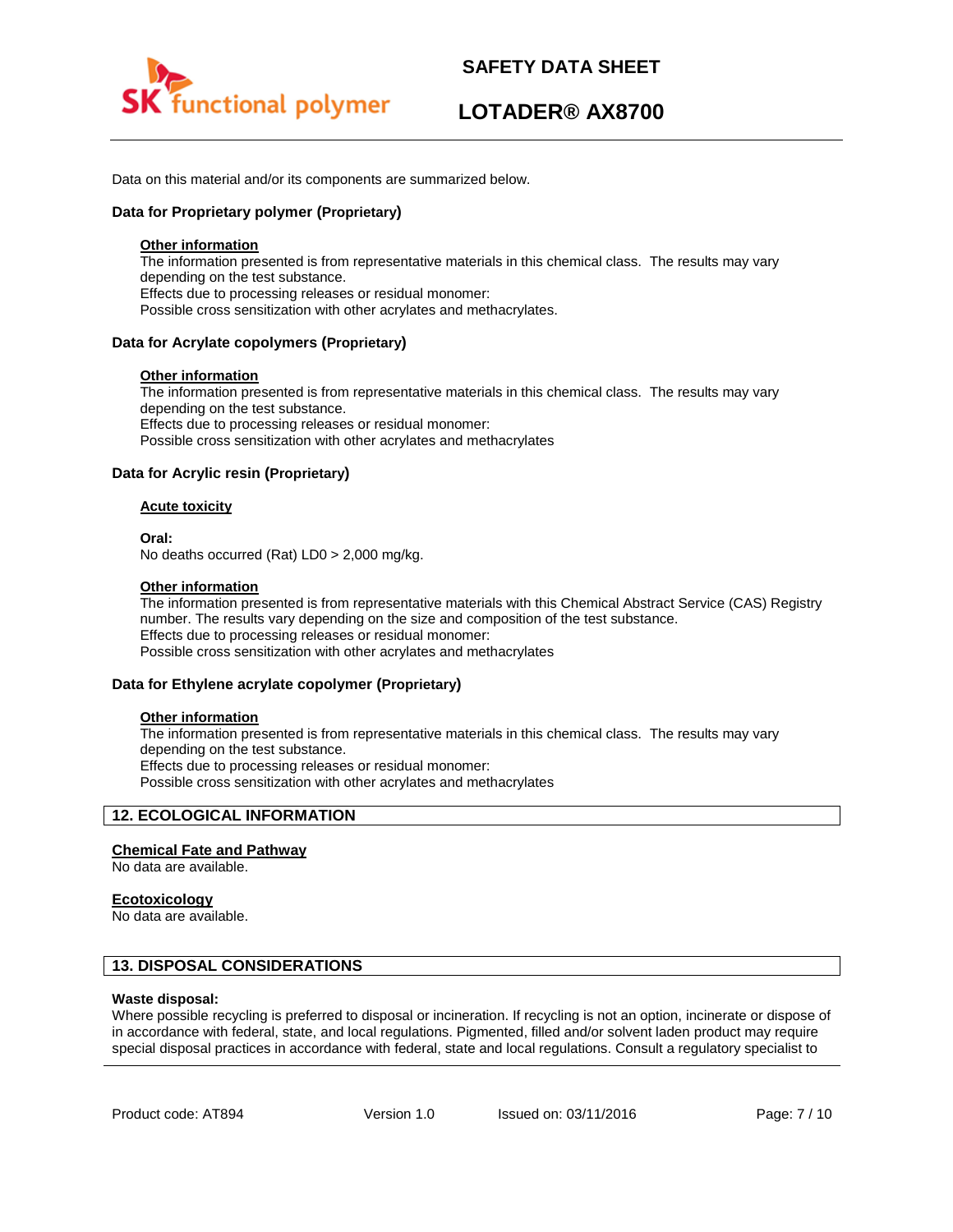

## **LOTADER® AX8700**

determine appropriate state or local reporting requirements, for assistance in waste characterization and/or hazardous waste disposal and other requirements listed in pertinent environmental permits. Note: Chemical additions to, processing of, or otherwise altering this material may make this waste management information incomplete, inaccurate, or otherwise inappropriate. Furthermore, state and local waste disposal requirements may be more restrictive or otherwise different from federal laws and regulations.

#### **14. TRANSPORT INFORMATION**

#### **US Department of Transportation (DOT):** not regulated

#### **International Maritime Dangerous Goods Code (IMDG):** not regulated

| <b>15. REGULATORY INFORMATION</b>                                     |               |                                                                                                      |
|-----------------------------------------------------------------------|---------------|------------------------------------------------------------------------------------------------------|
| <b>Chemical Inventory Status</b>                                      |               |                                                                                                      |
| EU. EINECS                                                            | <b>EINECS</b> | Conforms to                                                                                          |
| United States TSCA Inventory                                          | <b>TSCA</b>   | The components of this product are all on<br>the TSCA Inventory.                                     |
| Canadian Domestic Substances List (DSL)                               | <b>DSL</b>    | All components of this product are on the<br>Canadian DSL                                            |
| China. Inventory of Existing Chemical Substances in<br>China (IECSC)  | IECSC (CN)    | Conforms to                                                                                          |
| Japan. ENCS - Existing and New Chemical<br>Substances Inventory       | ENCS (JP)     | Conforms to                                                                                          |
| Japan. ISHL - Inventory of Chemical Substances                        | ISHL (JP)     | Conforms to                                                                                          |
| Korea. Korean Existing Chemicals Inventory (KECI)                     | KECI (KR)     | Conforms to                                                                                          |
| Philippines Inventory of Chemicals and Chemical<br>Substances (PICCS) | PICCS (PH)    | The mixture contains a polymer. The<br>monomers for this polymer have been<br>notified., Conforms to |
| Australia Inventory of Chemical Substances (AICS)                     | <b>AICS</b>   | Conforms to                                                                                          |

#### **United States – Federal Regulations**

#### **SARA Title III – Section 302 Extremely Hazardous Chemicals:**

The components in this product are either not SARA Section 302 regulated or regulated but present in negligible concentrations.

#### **SARA Title III - Section 311/312 Hazard Categories:**

No SARA Hazards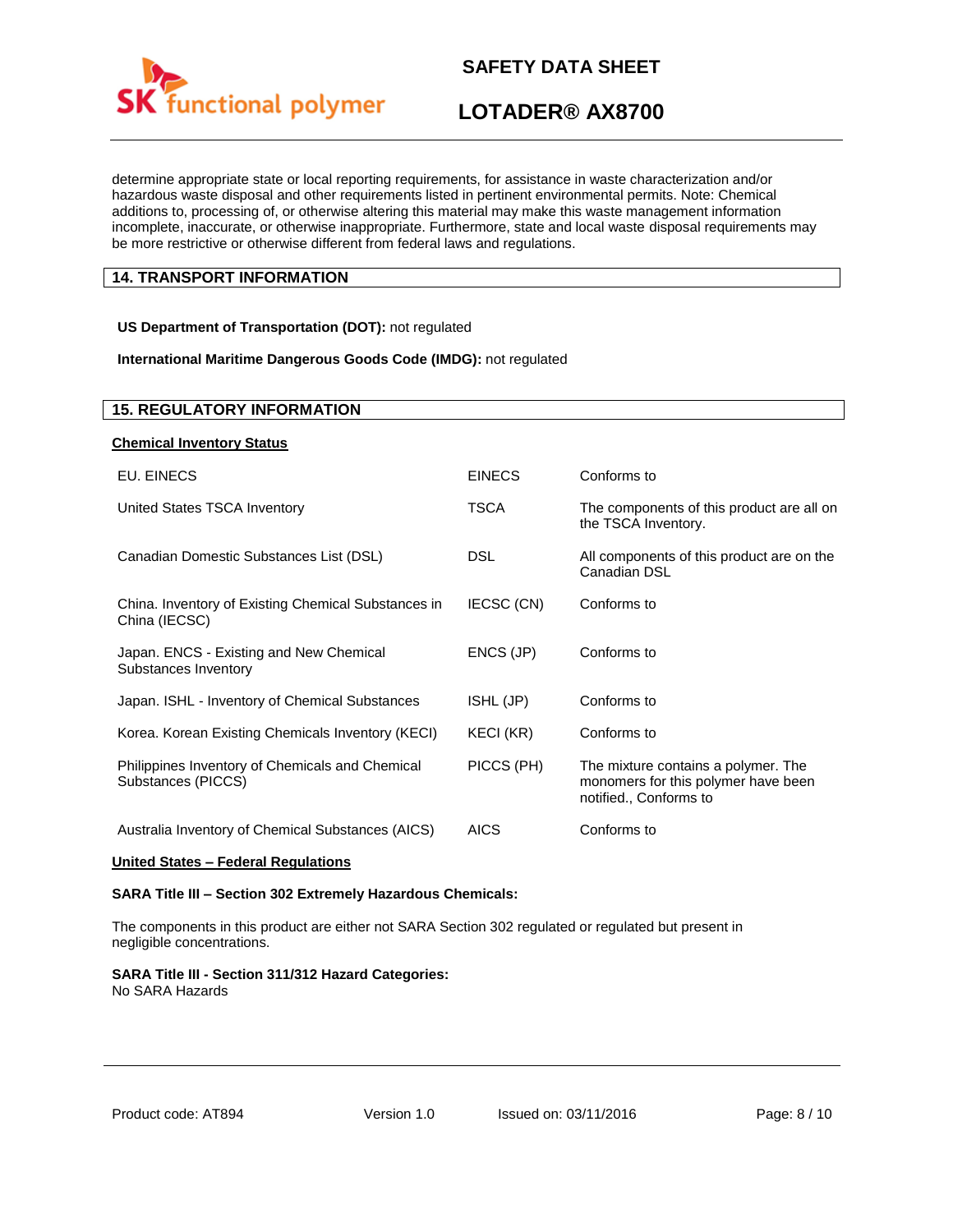

## **LOTADER® AX8700**

#### **SARA Title III – Section 313 Toxic Chemicals:**

This material does not contain any chemical components with known CAS numbers that exceed the threshold (De Minimis) reporting levels established by SARA Title III, Section 313.

#### **Comprehensive Environmental Response, Compensation, and Liability Act (CERCLA) - Reportable Quantity (RQ):**

The components in this product are either not CERCLA regulated, regulated but present in negligible concentrations, or regulated with no assigned reportable quantity.

#### **United States – State Regulations**

#### **New Jersey Right to Know**

No components are subject to the New Jersey Right to Know Act.

#### **Pennsylvania Right to Know**

| <b>Chemical Name</b><br>Proprietary polymer | CAS-No.<br>Proprietary |
|---------------------------------------------|------------------------|
| Acrylate copolymers                         | Proprietary            |
| Acrylic resin                               | Proprietary            |
| Ethylene acrylate copolymer                 | Proprietary            |

#### **California Prop. 65**

This product does not contain any chemicals known to the State of California to cause cancer, birth defects, or any other reproductive defects.

#### **16. OTHER INFORMATION**

#### **Latest Revision(s):**

| Reference number: | 000000099641 |
|-------------------|--------------|
| Date of Revision: | 03/11/2016   |
| Date Printed:     | 03/11/2016   |